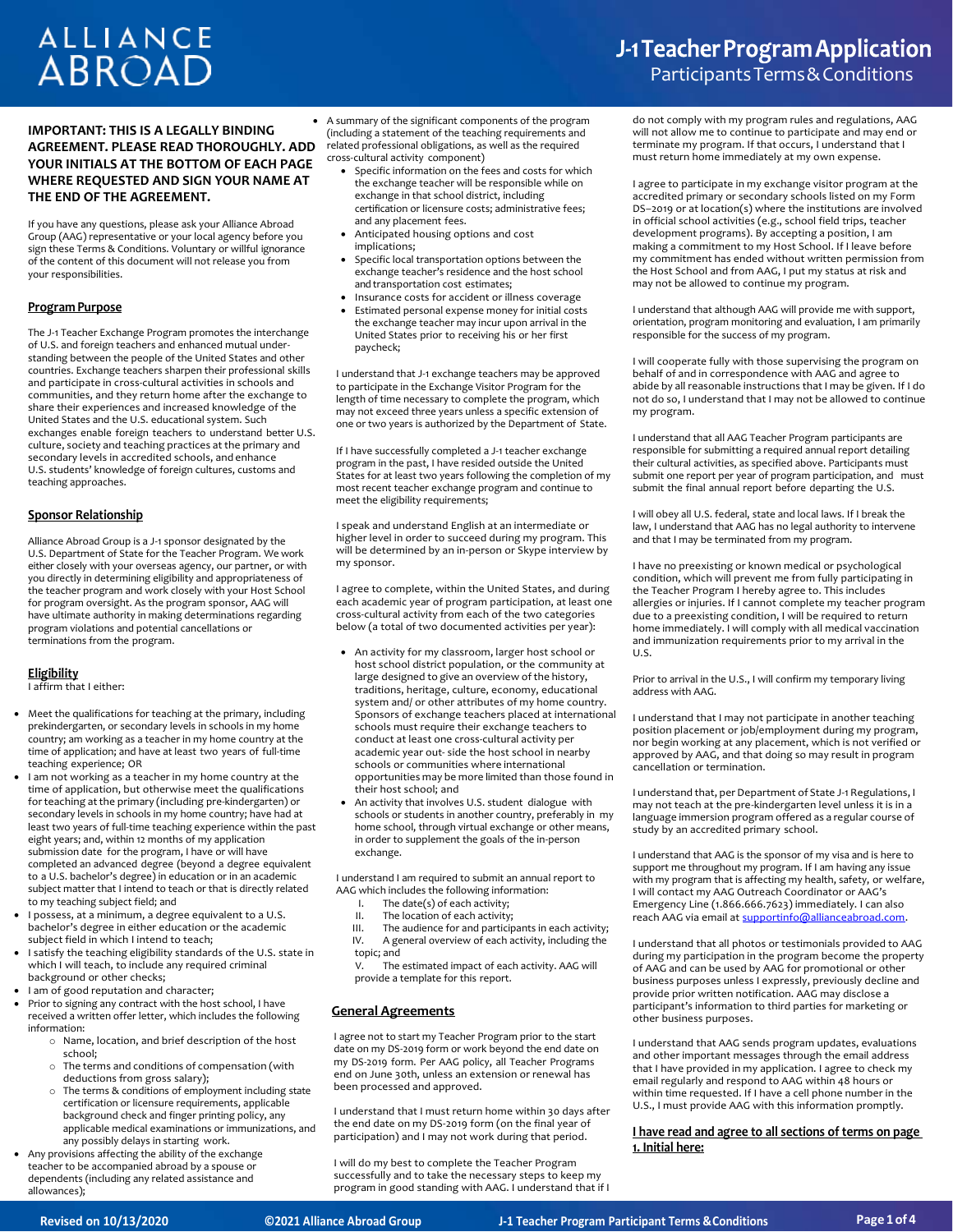I understand that I am required to complete a Monthly Check-In each month of my program (including summer break months) Monthly Check in is a Department of State and AAG requirement and is due before the 20th day of each month. The Monthly Check-In can be found here: [https://participants.allianceabroad.com/during-your](https://participants.allianceabroad.com/during-your-program/mandatory-program-requirements/monthly-check-teacher/)[program/mandatory-program-requirements/monthly-check](https://participants.allianceabroad.com/during-your-program/mandatory-program-requirements/monthly-check-teacher/)[teacher/](https://participants.allianceabroad.com/during-your-program/mandatory-program-requirements/monthly-check-teacher/)

I understand that failure to complete Monthly Check-In may result in my inability to continue my J1 program.

I understand that I am required to notify AAG within 10 days of any change in my current U.S. address, telephone number, email address, and/or primary site of activity. Failure to do so may result in program cancellation or termination.

I understand that if my school district assigns me to another location within the district, it is my responsibility to notify Alliance Abroad of my new work location within 3 days. I can notify Alliance Abroad by emailing my assigned Outreach Coordinator o[r supportinfo@allianceabroad.com.](mailto:supportinfo@allianceabroad.com) Failure to report a change in site of activity may result in termination of my program.

I understand that should new safety measures and precautions be put in place worldwide due to global pandemic, I will abide by all local, state and host company-specific health related directives, as well as recommended directives as advised by my Sponsor.

#### **Visa Status Change**

I will not accept and apply for a visa status change during my program in the U.S. My program is a cultural exchange program and I must return home upon completion of my program.

I understand that a change in visa Status that keeps me in the U.S. beyond the end of my cultural exchange program does not align with the purpose of the J-1 cultural exchange visa, and violates program rules.

I understand that if I pursue, seek, or apply for a change in visa status during my J-1 cultural exchange program, my program will be immediately terminated or shortened in SEVIS. On the date that my program is terminated or shortened, I am no longer eligible to work on the J-1 program and I must immediately depart the U.S.

I understand that if my program is terminated or shortened in SEVIS, due to a change of status, I will not be eligible for a refund on any of the fees paid to Alliance Abroad, including my renewal fee.

I understand that my host school or any other entity should not encourage or support a change in my visa status, and any such attempts should immediately be reported to AAG.

#### **Application and Visa Process**

I understand that I should submit a complete application and full payment prior to the date I plan to arrive in the U.S. to begin my program. The process length may vary, but for applications and/or payments submitted late, AAG will not be held responsible for any delay in the visa process or cancellation of the teacher program position.

I agree that all of the information provided in my application is true to the best of my knowledge and acknowledge that any false or misleading information may lead to immediate dismissal from the program. A cancellation fee will apply.

I have a valid passport that will not expire within the first six months after the start of my program.

I understand my DS-2019 Form is NOT a visa, but is required for my ability to participate in the program in the U.S. I understand that I must take the DS-2019 Form and other required documents to the U.S. Embassy or Consulate to apply for a J-1 visa in my home country.

I understand that I cannot participate in the Teacher Program without a valid J-1 visa in my passport.

I am responsible for my DS-2019 form and for the cost of replacing a lost or damaged form (\$100 but subject to change). I will notify my home agency or AAG

immediately if a replacement DS-2019 form is needed. Once I arrive in the U.S. AAG cannot amend the program dates as listed on the DS-2019 form for any reason, and it is my responsibility to check prior to travel that the dates and all information are correct.

If I need to leave the U.S. at any point during my program, prior to my departure I must have the Travel Validation section of my DS-2019 form signed by one of AAG's Alternate Responsible Officers. I understand that any travel during the school year that results in missing school days will require approval from my school principal/supervisor, and along with my DS-2019 form, AAG will require a letter from the principal/supervisor authorizing me to miss school and confirming I still have a position with the school upon return. I will send the DS-2019 form to AAG atleast three weeks prior to travel, and provide a prepaid envelope with shipment for return of the DS-2019 form to my U.S. address. I understand that I must retain and protect this document in order to be able to return to my program in the USA, if applicable.

# **Insurance**

I understand that I must have appropriate medical and travel insurance while I participate in the Teacher Exchange Program. Minimum coverage must provide ALL of the following:

- Medical benefits of at least \$100,000 per accident or illness;
- Deductibles not to exceed \$500 per accident or illness

I understand that AAG will provide health insurance coverage for the first 90 days of my program, beginning on the start date on my DS-2019 form. Information on this insurance policy, including coverage, deductibles, and claims process can be found on the AAG website [\(https://participants.allianceabroad.com/during-your](https://participants.allianceabroad.com/during-your-program/start-your-program-right/#medical-attention)[program/start-your-program-right/#medical-attention\)](https://participants.allianceabroad.com/during-your-program/start-your-program-right/#medical-attention)

I understand that during the first 90 days, I must call the insurance company for preapproval prior to going to any doctor or hospital and prior to seeking treatment. In an emergency situation, I must call the insurance company within 48 hours after seeking treatment in order to seek payment/repayment for my medical bills. The phone number is 1-877-826-2910.

I understand that my AAG medical insurance does not cover any conditions for which I am currently receiving treatment or which I had prior to the program (preexisting conditions).

I understand that following my first 90 days of employment, I (and my J-2 dependents, if applicable) am required to enroll in a health insurance plan that meets the requirements stated above and provide proof of this insurance to AAG. Teachers are required to enroll in the host school's health insurance plan, or another health insurance plan recommended by AAG if the host school's plan does not meet the minimum requirements. Alliance Abroad Group recommends DIANins Scholar plans for teachers if their school's insurance does not meet the U.S. Department of State requirements: <https://www.dianins.com/scholar-plan>

I understand that failure to maintain continuous insurance coverage that meets above stated U.S. Department of State requirements is in violation of program regulations and may result in the termination of my program.

I understand that I am responsible for paying all medical bills incurred prior to returning to my home country.

I must contact my insurance company prior to seeking treatment. If I fail to do so, my medical claim may be denied, and I will be responsible for all costs. The phone number to call can be found at located at <http://participants.allianceabroad.com/insurance>

# **Pregnancies**

I understand that the primary purpose of this program is to promote cultural exchange experiences through work and life activities in the United States and that a pregnancy may temporarily interrupt a cultural exchange experience since bonding with a new child and providing care and attention may take precedence. As a result, I understand I may not begin a cultural exchange program if I become pregnant, and I must notify Alliance Abroad in advance if I become pregnant

prior to embarking on a cultural exchange program. Alliance Abroad will work with teachers that become pregnant prior to a program to postpone start dates until after the child is born.

If I become pregnant after my program begins, I understand that I must notify Alliance Abroad immediately. Once notified, Alliance Abroad will look at the facts and circumstances of each pregnancy on an individual basis. Among other factors, Alliance Abroad will evaluate whether a pregnant teacher has access to:

- Paid maternity leave at the school and a guaranteed position upon return;
- Access to prenatal or pregnancy care either covered by the school's insurance, or other insurance, since Alliance Abroad's insurance does not cover maternity expenses;
- Financial resources sufficient to pay for the pregnancy, birth, time away from work, and additional expense of a new child; and
- A plan for childcare when returning from maternity leave.

I understand that in some cases, Alliance Abroad may determine it is in my best interest to return home, where my child and I can receive the support and care needed, and I agree to comply with the determination reached by Alliance Abroad.

I understand that having a child born in the US does not exempt me from upholding the spirit and purpose of the J-1 Cultural Exchange program, and I agree that I will return home after the program ends to share my cultural exchange experiences with friends and family from my home country.

I understand that Alliance Abroad will closely monitor my visa status after a pregnancy; if there is any indication of initiating a visa status change, AAG will take steps to shorten or terminate my program, and I would be required to return to my home country immediately at my own expense.

# **Taxes**

I understand that I am required to file a Non-Resident compliant U.S. tax return in accordance with IRS regulations (IRS publication 519) for the first 2 calendar years of my program. If participant is filing taxes via self-preparation tax return services, Alliance Abroad recommends utilizing Sprintax, currently the only compliant self-preparation software for Non Residents. After 2 calendar years, exchange teachers are considered Residents for tax purposes (required to pay Social Security and Medicare taxes) and may utilize other self-preparation software available to U.S. Residents. I understand that throughout the duration of my program, all applicable Federal, State, and Local taxes will be deducted from my paychecks.

# **Participant Expenses**

I affirm that I understand my financial obligations and expenses incurred as a result of participating in this teacher exchange program as outlined in my program disclosure and that such obligations and expenses may include but not be limited to the following:

- Housing Costs;
- Transportation Costs;
- Insurance Costs for myself and my J-2 dependents if applicable;
- Personal expense money for initial costs I may incur upon arrival in the United States prior to receiving my first paycheck;
- Certification or licensure Costs (estimates provided below)

I understand that I am responsible for all of my own travel expenses, including domestic travel in the U.S.

In addition to travel expenses to my final destination in the U.S., I agree to bring a minimum of \$3000 USD and, whenever possible, a valid credit card.

I understand that I may not receive my salary for up to four to six weeks (or longer, depending on pay period) after I have started working. I must bring enough money to cover my expenses (housing and otherwise) until I receive my first paycheck.

**I have read and agree to all sections of terms on page 2. Initial here:**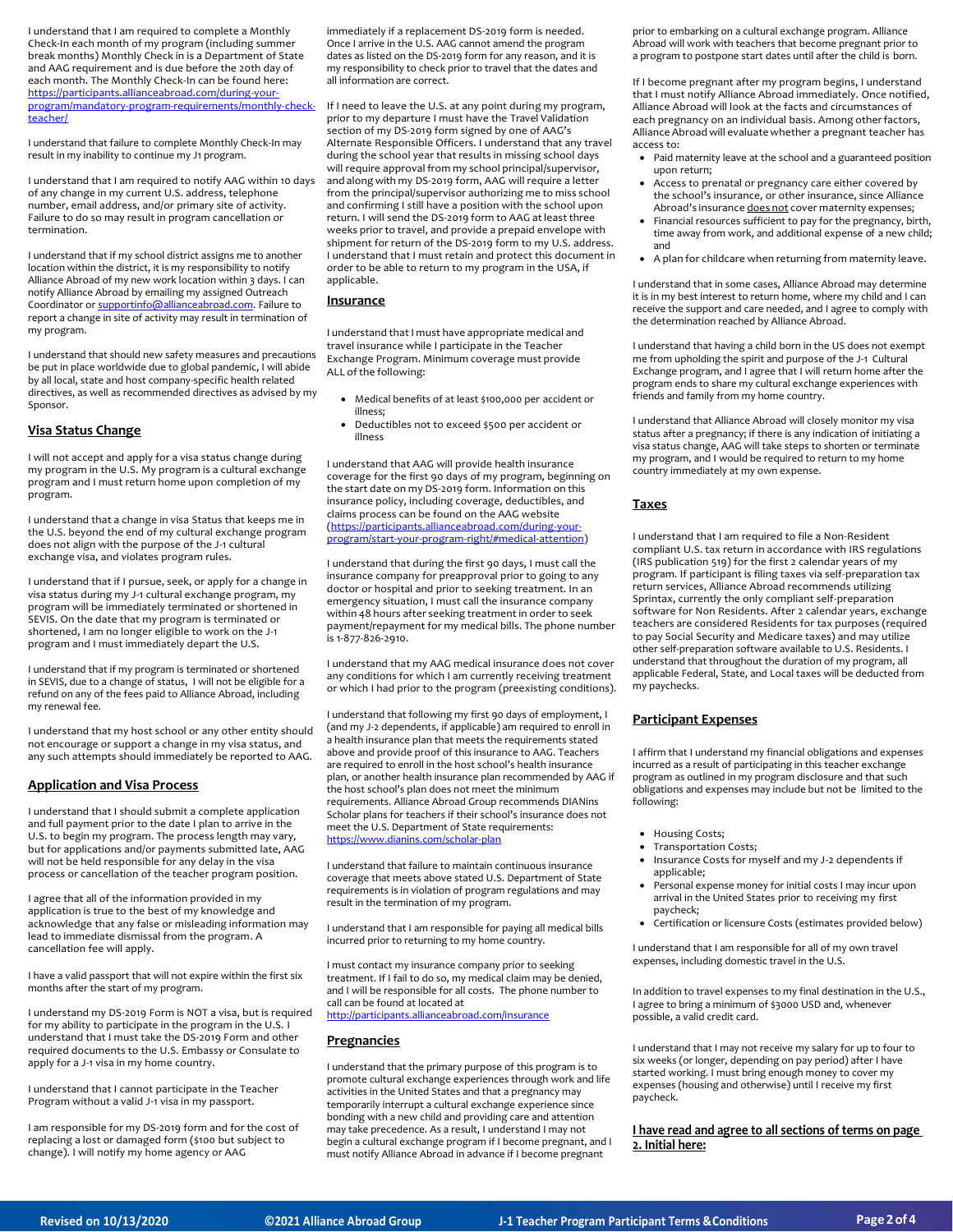I understand that I am required to pay a Program Renewal Fee to AAG each year of my program. Fee amounts are listed in the "Fees, Refunds, and Deposits" section of this document and are subject to increase. This fee is to be paid in April of the year you wish to renew.

I agree to provide proof of my financial resources upon request, which may include but not be limited to copies of bank account statements, pay stubs, deposit slips, or traveler's checks.

#### **Arrival and Orientation**

I agree to confirm my travel plans and exact date of arrival to AAG and my Host School at least two weeks before my arrival in the U.S.

I will report my arrival to my Host School within 2 days of arriving in the U.S., unless otherwise approved by the Host School/AAG.

I agree to follow the arrival instructions provided by AAG.

I will call my family and/or emergency contact as soon as I arrive at my final destination in the U.S. and provide them with my contact information.

I will review the orientation and arrival materials provided to me by AAG.

I certify that I have received all of the following information prior to departure from my home country:

- The Department of State's toll-free help line telephone number (1-866-283-9090), the Office of Designation's address, telephone number, facsimile number, Web site and email address, a copy of the Exchange Visitor Program brochure, and a Wilberforce Pamphlet on the Rights and Protections for Temporary Workers.
- AAG's address and the name, email address, and telephone number of the Responsible Officer and Alternate Responsible Officer, as well as AAG's 24/7 Emergency Support Line: 1-866-6ABROAD;
- Information advising me of my obligation to notify my sponsor: (i) Within three calendar days after I arrive in the United States (ii) Within ten calendar days after I initially secure or change residences, if there are any changes to my telephone number, email address, and/or site of activity;
- Information advising me that I may not begin working at initial or replacement position until my sponsor has verified the terms and conditions of such placement and fully vetted my Host School;
- Information explaining the cultural component of the Teacher Program, including guidance on Department of State requirements for cultural exchange and instructions for submitting an annual report on cultural activities to AAG, how to best experience U.S. culture and/or descriptions of cultural opportunities arranged by the sponsor; and
- Information explaining sponsor rules that participants are required to follow while participating in their exchange program. Sponsors may terminate the programs of participants who fail to comply with program requirements including:
	- I. Reporting arrivals;
	- II. Reporting changes of residence;
- III. Responding to sponsor's monthly outreach/monitoring efforts;
- IV. Starting work at unverified jobs;
- V. Failure to settle any open account balances with AAG within allotted deadline after 3 written notifications from AAG

• Information on local community resources (e.g., public transportation, medical centers, schools, libraries, recreation centers, and banks), to the fullest extent possible.

#### **SEVIS**

I understand that I must pay a separate SEVIS fee (subject to change) of \$220 USD to the U.S. Government to cover the cost of the SEVIS tracking system. After my DS-2019 form is issued, this fee is not refundable for any reason, including visa denial.

I understand that the SEVIS fee payment receipt (I-797) must be presented to consular officers during the visa application process.

I understand that I MUST contact AAG within 3 days of my

arrival to the U.S. by calling 1.866.622.7623 or emailing [J1teacher@allianceabroad.com](mailto:J1teacher@allianceabroad.com) in order to report my arrival and current residential address, including apartment or unit numbers if applicable (the physical address where I live in the U.S.) to SEVIS. Failure to do so may result in program cancellation or termination of my program, and may cause delays in processing my social security card.

I understand that I must report any changes to my physical address, telephone number, email address, and/or site of activity to AAG within ten calendar days.

If my program is terminated it may negatively affect future visa requests.

#### **Teacher Program**

I understand that this program is designed to enable foreign teachers to understand better U.S. culture, society and teaching practices at accredited primary and secondary schools, and enhance U.S. students' knowledge of foreign cultures, customs and teaching approaches. I understand that as a teacher, in addition to my specific career area of interest within the school, I will also perform a variety of tasks appropriate to my teaching position.

I acknowledge that AAG is primarily a cultural exchange organization and not an employment agency and only facilitates the arrangement for a teaching position between my Host School and me.

I understand that I must comply with my Host School's drug testing policy. I also understand that if the results of the drug test are positive (indicating drug use), the school may not continue my teaching position. If I cannot continue my teaching position as a result of a positive test, my program may be canceled, shortened or terminated, and I will return to my home country within two weeks at my own expense.

I must follow my Host School's handbook guidelines and general rules and policies.

I will not be allowed to continue my program if I break the contract between myself, AAG and my Host School.

If I am fired from my teaching placement for any specific reason concerning my English level, attitude or actions, my program many be canceled, shortened, or terminated, and I must return home within two weeks at my own expense.

It is my responsibility to contact AAG immediately if I am having problems at my teaching placement that may lead to me being fired or breaking my agreement.

I agree to participate to the best of my abilities and communicate with my principal/supervisor if I do not completely understand something.

If I am not able to solve any issues or problems with my principal/supervisor or a Human Resources representative of the Host School, I will contact AAG for assistance.

I agree to respect the customs of the United States and the Host School/organization where I will be a guest teacher.

I understand that if my Host School is not satisfied with my performance and progress, they reserve the right to contact the sponsor, AAG, at any time to cancel or end the teacher program agreement. If AAG determines that the teacher is at fault, my program may be shortened, and I will return home within two weeks at my own expense.

If I accept any additional teaching, training or job with another company other than my current host school while still participating on the teacher program, I understand I am in breach of my contract and may have my program shortened or terminated.

I understand that AAG reserves the sole right to determine if I may change my Host School at any point in the program. I understand that if I make a claim against my Host School, AAG must investigate it before making a decision about allowing me to continue my program or change Host Schools.

I understand that AAG will review any transfer requests on a case-by-case basis and approve only when warranted. A change in the site of activity (host school) for an exchange

teacher must be to another full-time position, not a temporary position lasting a few months. Approval of a change in the site of activity to another school or school district does not preclude an exchange teacher from extending his or her program. Transfers to other sponsor organizations are not permitted.

I understand and agree that I will not teach in any position or engage in activities that could bring shame, notoriety or disrepute to the Exchange Visitor Program.

I understand that placements not secured by AAG must be screened and approved by AAG before starting the program.

I understand that while it may take 4-6 weeks to receive my Social Security card, my Host School will do its best to start my teacher program immediately as long as I have applied for a social security card and met all of the school's requirements to begin teaching including fingerprinting and background checks. Due to the possibility that my paycheck will be delayed during this period, I understand the importance of bringing sufficient funds (AAG recommended amount is \$3,000 and agree to do so. I will contact AAG if I have any problems with applying for Social Security or receiving payment from my Host School.

I understand that no position can be guaranteed and that from time to time, Host Schools may cancel or reduce the number of teachers they can hire, either before or after I leave my home country for a variety of reasons. AAG will make every effort to communicate any changes to me and my home agency as quickly as possible. If my position is canceled, AAG will attempt to find another placement for me as close as possible to my original placement, in terms of type of position, salary, location and conditions, or will allow time for me to secure a new placement on my own or with the help of my home country agency. However, AAG cannot guarantee another placement will be available. AAG also cannot guarantee an equivalent placement, or similar placement in the same region as any canceled or lost placement. AAG will provide assistance with finding my own placement, if that is the option I choose.

AAG is not responsible for loss of wages, location transfer costs or any other transportation or accommodation expenses incurred due to placement cancellation.

If I am a self-arranged participant, with a position arranged by my home country agency, or myself and my placement is canceled, I will be offered support (written materials) to assist with finding a new placement, but I may not be offered an AAG placement.

#### **Renewal Process**

I understand that I am required to apply for Program Renewal each year that I wish to continue my program. In addition to the Renewal Application, I must submit to AAG the following:

- Signed Offer Letter for Upcoming School Year (should include salary, position, and site of activity details \*\*If unable to provide this, we will accept a letter on school letterhead confirming intent to offer a contract for the upcoming school year including the date contracts will be ready)
- Signed Participant Terms & Conditions
- Annual Cross Cultural Activity Report<br>• Signed Insurance Acknowledgment F
- Signed Insurance Acknowledgment Form
- Proof of continuous insurance coverage for myself and my dependents (if applicable)
- Confirmation of Current Address in the U.S. Certification Status that enables you to continue
- teaching at your Host School

I understand that my host school must provide the following to AAG:

 Signed Host School Terms & Conditions (if applicable) Proof of Accreditation

#### **I have read and agree to all sections of terms on page 3. Initial here:**